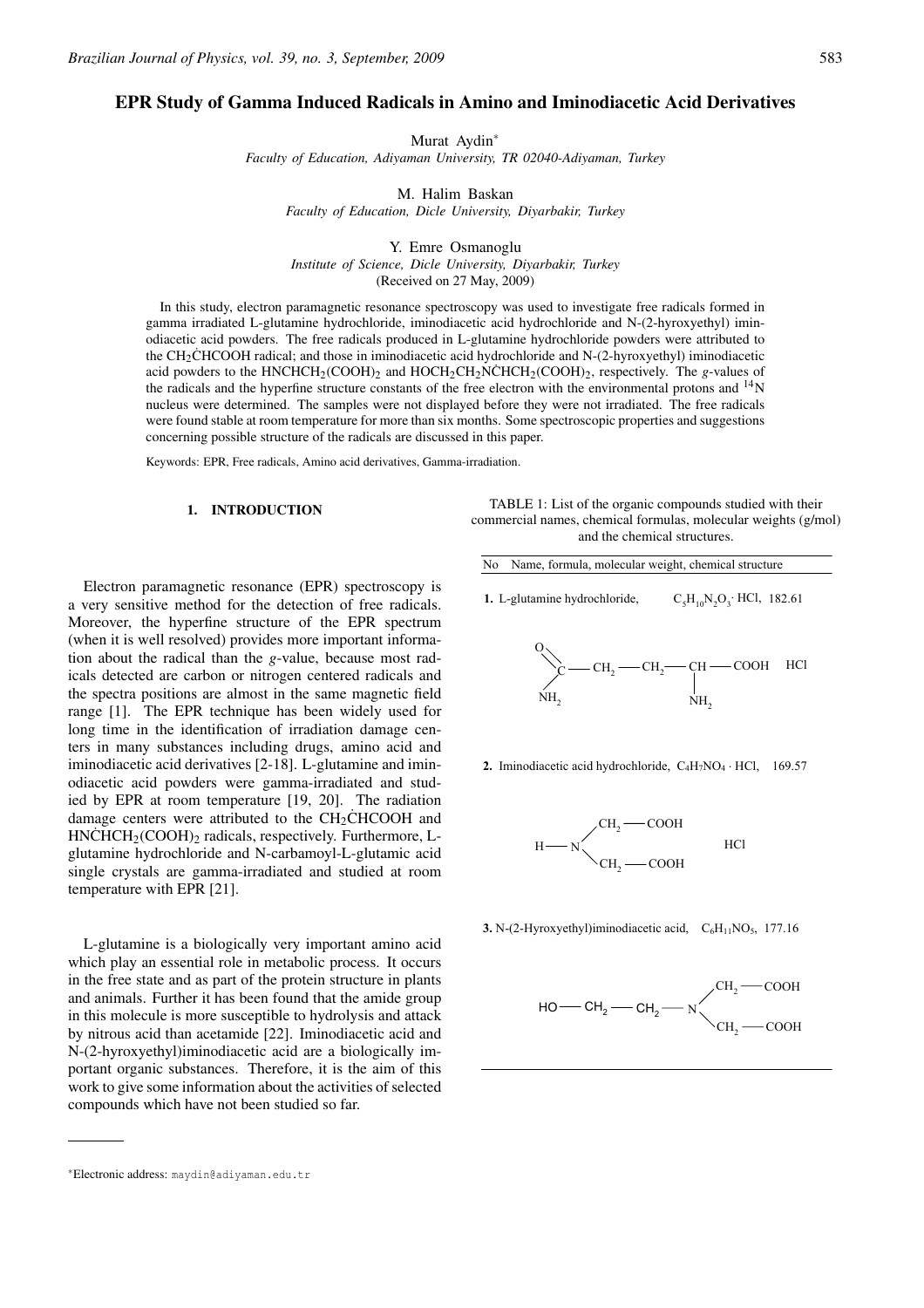### 2. EXPERIMENTAL

The list of the samples studied with their chemical formulas and commercial names are presented table 1. The powders were irradiated at room temperature with a 60Co gamma-ray source of 20 kGy. After irradiation, all samples were kept in plastic bags at room temperature in the dark. For the EPR measurements the samples were introduced in quartz tubes with internal and external diameters of 4.75 and 5.75 mm, respectively. The EPR spectroscopy was carried out in a Varian model X-band E-109C EPR spectrometer at room temperature. The modulation amplitude was below 5.10−<sup>2</sup> mT and the microwave power was 2 mW. The *g* factors were found by comparison with a dipenhylpicrylhydrazyl (DPPH) sample with of  $g = 2.0036$ . The hyperfine coupling constant (*a*) values arise by magnetic interactions between the unpaired electron dipole and nearby magnetic nuclei such as H,  $^{14}N$  and  $^{2}D$  [23]. The hyperfine coupling constant of a nucleus is directly related to splitting of lines in an EPR spectrum. The spectra were simulated using the McKelvey's programs [24].

TABLE 2: Precursor number, EPR parameters and proposed structure of irradiation- produced radical species. Precursor no EPR parameters, proposed radical structure

**1.**  $g = 2.0035 \pm 0.0005$ ,

$$
a_{\text{CH}} = 2.87 \text{ mT}, a_{\text{CH2}} = 1.08 \text{ mT}, \ \Delta H = 0.35 \text{ mT}.
$$
  
\n
$$
C \longrightarrow CH_2 \longrightarrow CH_2 \longrightarrow CH \longrightarrow COOH
$$
\n
$$
NH_2
$$

#### **2.**  $g = 2.0028 \pm 0.0005$ ,

 $a_{CH} = 1.23$  mT,  $a_{CH2} = 0.89$  mT,  $a_{NH} = 0.48$  mT,  $a_N = 0.57$  mT,  $AH = 0.30$  mT.

H . CH2 COOH N COOH CH

**3.**  $g = 2.0030 \pm 0.0005$ ,

 $a_{\text{CH}} = 1.45 \text{ mT}$ ,  $a_{\text{CH2}} = 0.76 \text{ mT}$ ,  $a_{\text{N}} = 0.50 \text{ mT}$ ,  $\Delta H = 0.30 \text{ mT}$ .

$$
_{HO\longrightarrow CH_{2}\longrightarrow CH_{2}\longrightarrow\diagdown\stackrel{\dot{C}H\longrightarrow COOH}{\searrow}_{CH_{2}\longrightarrow COOH}}
$$

## 3. RESULTS AND DISCUSSION

No EPR signal could be observed from unirradiated Lglutamine hydrochloride (LGHCl), iminodiacetic acid hydrochloride (IDAHCl) and N-(2-hyroxyethyl)iminodiacetic acid (NHIDA).

The EPR spectrum of gamma-irradiated LGHCl powders at room temperature is shown in figure 1a. The spectra of

TABLE 3: The EPR parameters of some amine radicals.

| Amine                                                                          | Radical                                                                | Hyperfine coupling constant (mT) |         |             |       |                          |          |           |
|--------------------------------------------------------------------------------|------------------------------------------------------------------------|----------------------------------|---------|-------------|-------|--------------------------|----------|-----------|
|                                                                                |                                                                        | H<br>a"                          | $a_B^H$ | $a_{\nu}^H$ | $a^N$ | $a_{NH}^H$               | g values | Ref.      |
| Dimethylamine                                                                  | CH <sub>2</sub> NHCH <sub>3</sub>                                      | 1.09                             |         | 0.42        | 0.58  | 0.63                     | 2.0028   | $[28]$    |
| Trimethylamine                                                                 | $(CH_3)$ , $NCH_2$                                                     | 1.34                             |         | 0.37        | 0.70  | $\overline{\phantom{0}}$ | 2.0028   | [29]      |
| n-Propylamine                                                                  | CH <sub>3</sub> CH <sub>2</sub> CHNH <sub>2</sub>                      | 1.46                             | 1.64    | -           | 0.48  | 0.48                     | 2.0026   | $[29]$    |
| Triethylamine                                                                  | $(C, H5)$ , NCHCH <sub>3</sub>                                         | 1.37                             | 1.96    | 0.23        | 0.52  |                          | 2.0031   | $[29]$    |
| Iminodiacetic acid "OOCCH <sub>2</sub> NHCHCOO"<br>(Aqueous solutions)         |                                                                        | 1.28                             | -       | 0.56        | 0.68  | 0.51                     | 2.0033   | [28]      |
| Iminodiacetic acid HNCHCH <sub>2</sub> (COOH) <sub>2</sub><br>(Powders)        |                                                                        | 1.40                             |         | 1.40        | 0.39  | 0.58                     | 2.0031   | [20]      |
| Iminodiacetic acid HNCHCH <sub>2</sub> (COOH) <sub>2</sub><br>(Single crystal) |                                                                        | 1.83                             |         | 1.83        | 0.38  | 0.97                     | 2.0028   | [30]      |
| <b>IDAHCI</b>                                                                  | HNCHCH <sub>2</sub> (COOH) <sub>2</sub>                                | 1.23                             |         | 0.89        | 0.57  | 0.48                     | 2.0028   | This work |
| <b>NHIDA</b>                                                                   | HOC <sub>2</sub> H <sub>4</sub> NCHCH <sub>2</sub> (COOH) <sub>2</sub> | 1.45                             |         | 0.76        | 0.50  | -                        | 2.0030   | This work |



FIG. 1: (a) The EPR spectrum of gamma- irradiated LGHCl powder, (b) simulation of the spectrum.

EPR of the sample of LGHCl showed carbon-centered free radical. This spectrum exhibits an intensity distribution at a rating of  $1: 2: 1: 1: 2: 1$ , and can be attributed to the radical shown in table 2. It can be seen that it consist of a doublet with a spacing 2.87 mT. Then each line of doublet is further subdivided into three lines of spacing with 1.08 mT and on intensity distribution of 1 : 2 : 1. These inferences indicate the hyperfine coupling of the free electron with  $\alpha$ -proton and two methylene protons. The measured value of the *g* factor is  $g = 2.0035 \pm 0.0005$ . These values agree well with those derived from the CH<sub>2</sub>CHCOOH radical in L-glutamine powders [19]. The spectrum simulated with these hyperfine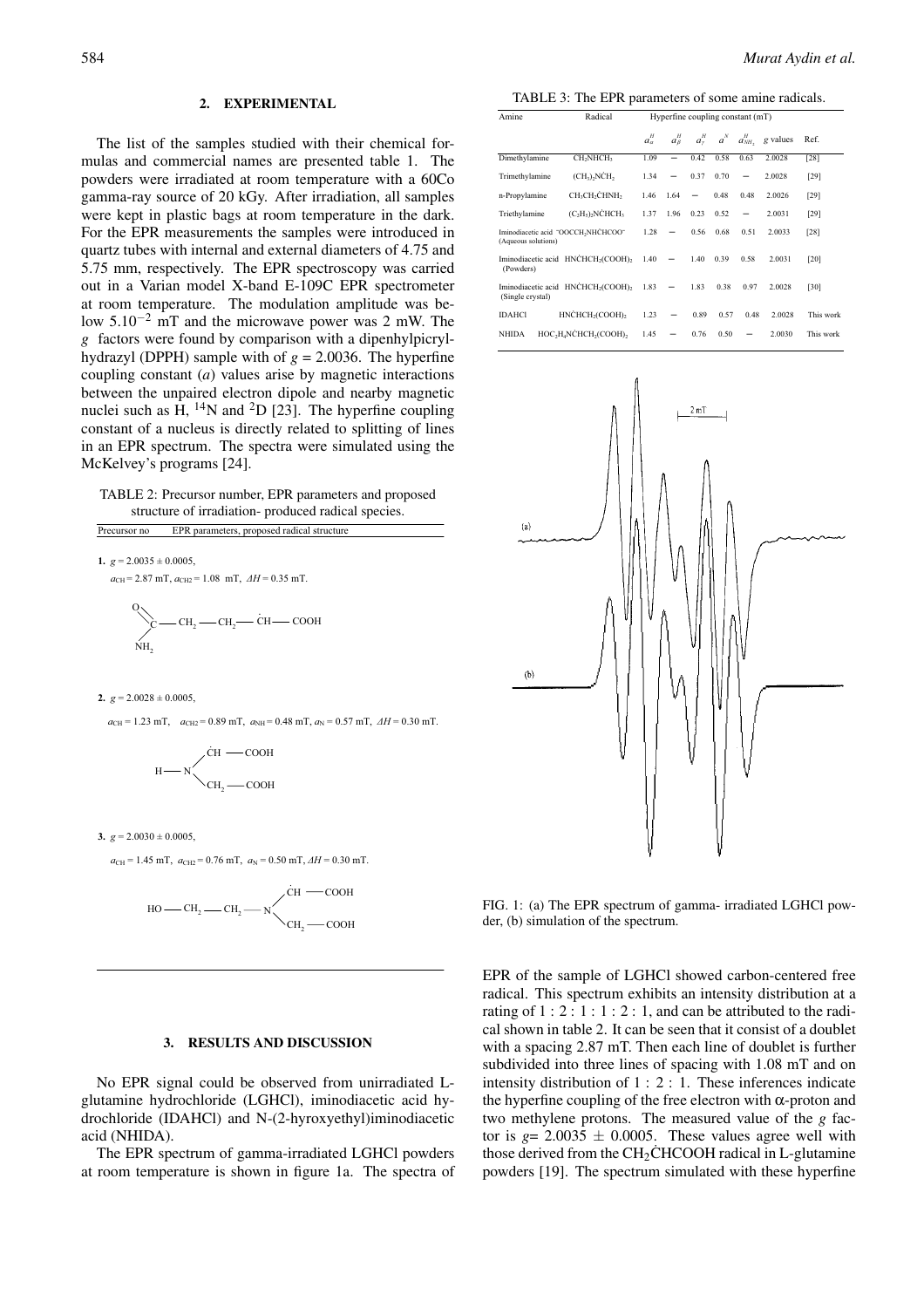$1.5$  mT

FIG. 2: The EPR spectrum of gamma- irradiated IDAHCl powder, (b) simulation of the spectrum.

parameters is presented in figure 1b. The experimental and simulated EPR spectra were found to agree well with each other. The hyperfine constants and the *g*-value of the radical discussed here seem to agree well with the literature data [19, 25, 26]. Single crystal of the gamma-irradiated 2,2-dimethyl succinic acid have been studied between 120 and 300 K [27]. The radiation damage center of this sample was attributed to the CHCH<sub>2</sub> radical. The reported average values of the hyperfine constants are  $a$  CH = 2.44 mT and  $aCH_2=0.82$  mT. This radical and hyperfine values are similar to radical obtained in LGHCl. Consequently, it can be stated that gammairradiation produced free radicals in LGHCl by loss of a NH2 group from the carbon atom bound to the -COOH group. The EPR spectrum of irradiated IDAHCl powders and the most probable radical producing are shown in figure 2a, and table 2, respectively. The hyperfine interactions of the unpaired electron with  $\alpha$ -proton, two methylene protons, one NH proton and <sup>14</sup>N nucleus can be taken as  $a_{CH} = 1.23$  mT,  $a_{CH2} = 0.89$  mT,  $a_{NH} = 0.48$  mT and  $a_N = 0.57$  mT. The *g*-value of the radical is  $g = 2.0028 \pm 0.0005$ . The spectrum simulated with these hyperfine parameters is presented in figure 2b. The agreement between the experimental and simulated EPR spectra is good. The hyperfine constant and *g*-values are relevance with the literature data in table 3 [20, 28-30]. Powders methyliminodiacetic acid have been investigated at room temperature and the reported average values of the hyperfine constants and *g* factor are  $a_{CH} = 1.34$ 

mT,  $a_{CH2} = 0.89$  mT,  $a_{CH3} = 0.68$  mT,  $a_N = 0.53$  mT and *g*= 2.0030 [20]. Moreover, an irradiated aqueous solution of iminodiacetic acid was studied and the hyperfine constants and *g* factor values were reported as  $a_{CH} = 1.28$  mT,  $a_{CH2} = 0.56$  mT,  $a_{NH} = 0.51$  mT,  $a_N = 0.68$  mT and  $g=$ 2.0033 [28]. Two common mechanisms by which unpaired electron and nuclei interact are Fermi contact interaction and by dipolar interaction. In liquid, only isotropic interaction (Fermi contact) is observed, because dipolar interaction due to anisotropic contribution to hyperfine interaction are generally averaged to zero by high-frequency molecular reorientations [31]. Also, in some aqueous solution of amine compounds (isopropylamine, tert-butylamine, tetramethylammoniumhydroxide, acetylalanine and aminomalonamide) no spectra could be observed to be due to the large number of splittings which divide the intensity among many lines and as a result reduce the line intensities to near or below the noise level. Another possible reason for the absence of lines from acid solutions is the chemical exchange of the protons of the ammonium group. In contrast, spectra were detected when the amino group was in a position further away from the unpaired electron or when the amino group was in the basic form [28]. Powders solids, of course, exhibit statistical average of anisotropic contribution to hyperfine interaction [32]. Thus, the hyperfine constant of aqueous solution of iminodiacetic acid are similar to in the IDAHCl.

We can state that the gamma-irradiation breaks the bond of

FIG. 3: (a) The EPR spectrum of gamma- irradiated NHIDA powder, (b) simulation of the spectrum.